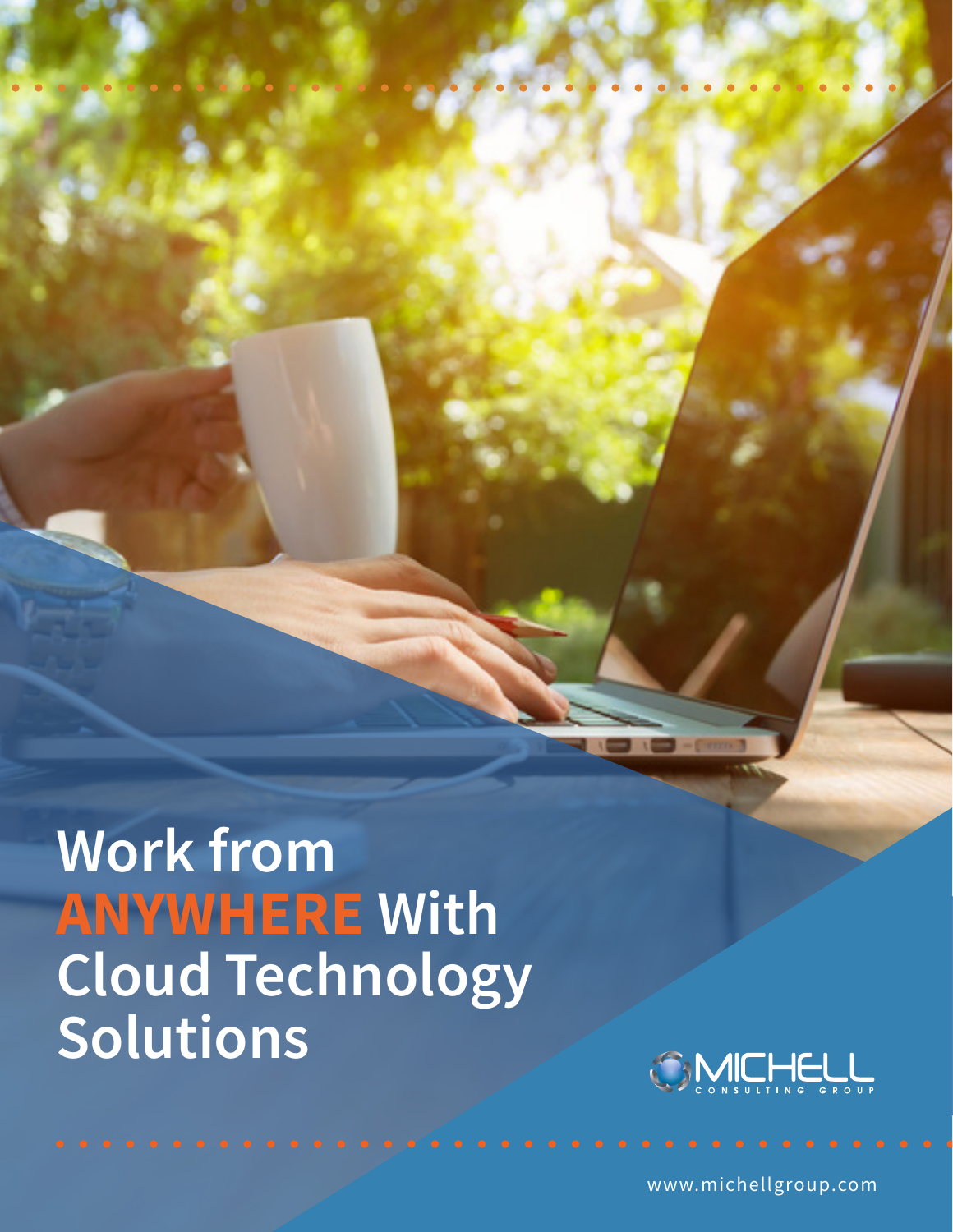## **Work from ANYWHERE with Cloud Technology Solutions**

Ah, the office. When we were growing up, "the office" meant the place where Dad (and maybe even Mom) disappeared off to every morning. You'd go off to school, he'd go off to the office. He'd get home just in time for dinner, and want to change out of his work clothes. The next morning, it was the same old thing: driving there, driving back. Change into work clothes, change out of work clothes.

Fast-forward to now: let's look at you. Are you doing the same things Dad did? In this day and age, wouldn't it be nice to have some other kind of option? Something that was not only more convenient for you and your employees, but also even more efficient than "the office"?

Folks, welcome to the age of cloud computing. Suddenly, the world is now your "office." Fix a document at a restaurant, pull up a file on a business trip in Vegas, approve a project while vacationing in Paris. It's all yours now, anywhere you want it.

## **Cloud Computing Lets You Communicate, Collaborate, and Control.**

In addition to working remotely from anywhere, cloud computing also allows you to stay in touch with not only your employees, but also your clients. Consider being able to drop a file into your cloud messaging program, and your co-workers instantly see it and can present their

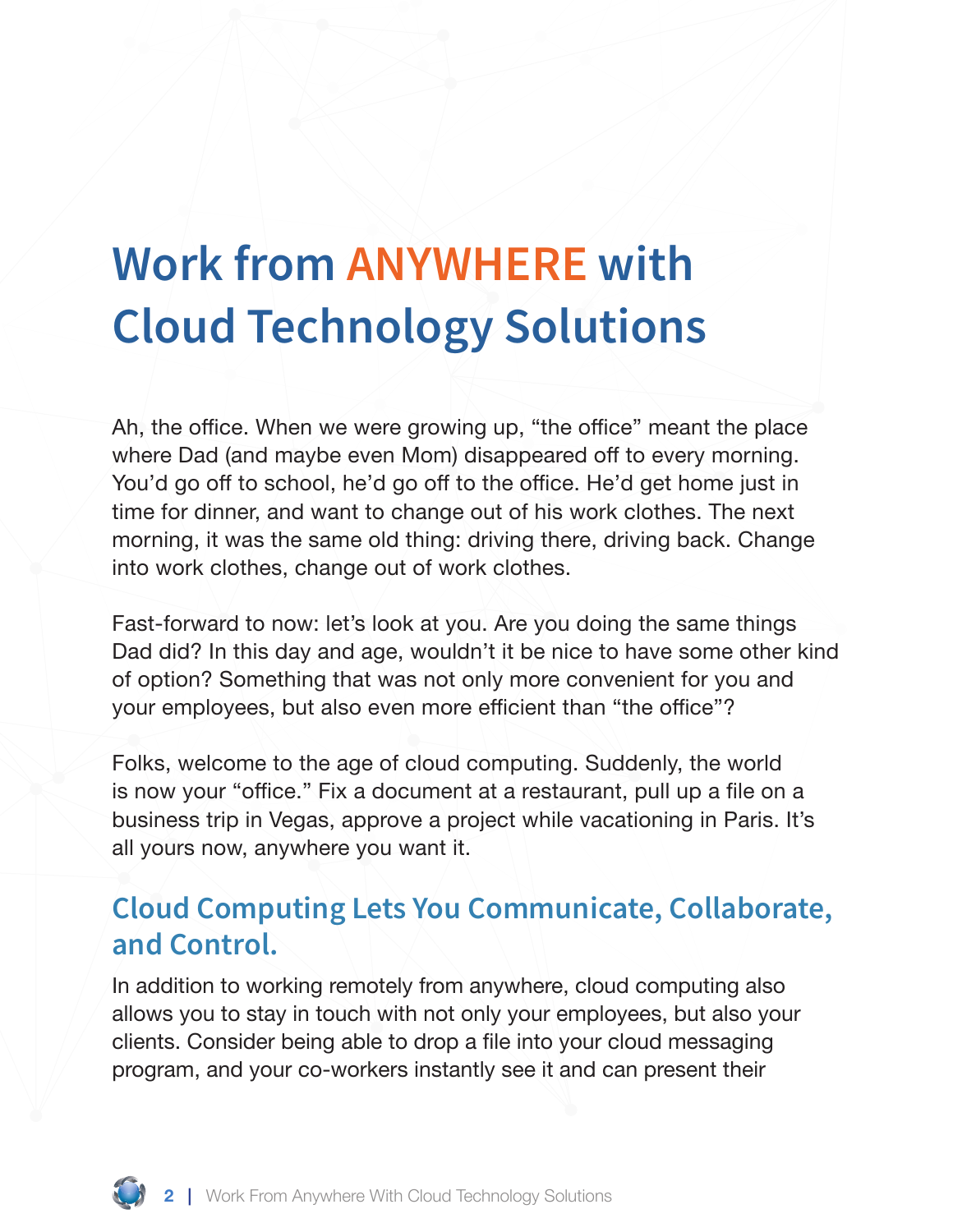immediate feedback. You make the changes on the fly, then drop it right over to your client. That very moment, he reviews the file and sends you back a big "APPROVED!" complete with a thumbs-up emoji.

That's modern business, folks. What part of "the office" was needed for that? None. Nada. Zilch. Again – the world is now your office. As soon as you have an Internet connection – no matter where you are on the planet – you're in "your office." This is now the way the world works most efficiently. Never again will you have to place that embarrassing call to work, "Um, Sylvia? Would you mind going into my office and emailing me the Truman file?" Instead, all your files are available the second you sign into your network, regardless of the computer you use.



Sound great? It's totally real, and Michell Consulting Group makes it happen. One phone call, and MCG will customize an entire system for your business to make this type of new work environment a complete reality.

## **Onsite Servers, Technology Licenses, System Updates – They All Go "Bye-Bye."**

It's happened to everybody:

You're trying to work, and suddenly – BLIP! – "There is a more up to date version of this program. Would you like to run the update installer now?"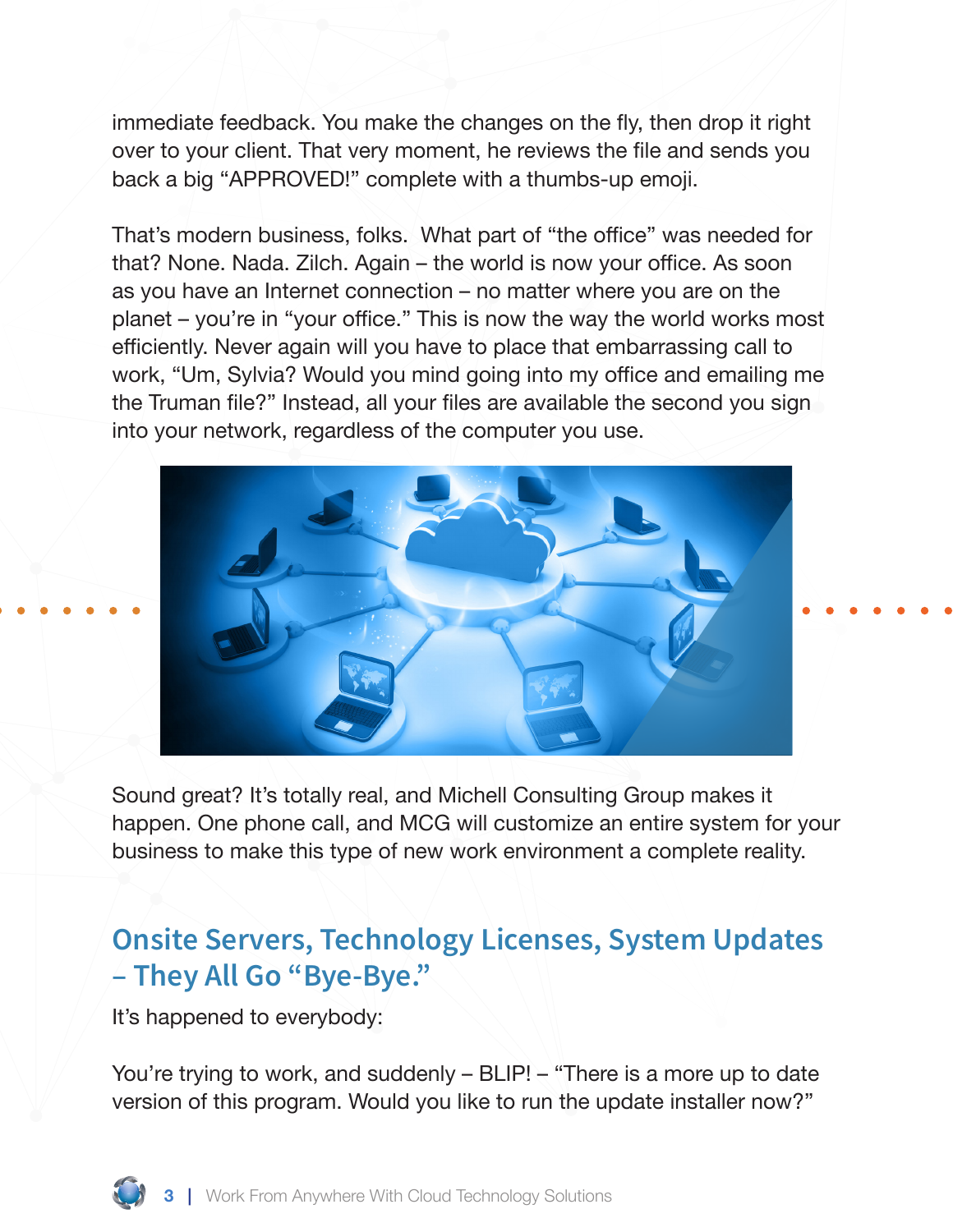NO ---> \*click!\* "When would you like us to remind you about this system update? In one hour? In one day? In one week?" Ughh! GO AWAY! \*click! click! click! click!\*

With cloud technology solutions, those updates don't involve you. All updates are handled on the back end, so you'll never be bothered by another one of those pop-ups again.

Now, let's talk about cost. Have you priced business servers lately?! If not, we'll save you the trouble: they're insane. Seriously, buy a small house instead – the resale value is ridiculously better. Until recently, business owners have had to shell-out these crazy amounts in order to get their

> **"In addition to working remotely from anywhere, cloud computing also allows you to stay in touch with not only your employees, but also your clients. Consider being able to drop a file into your cloud messaging program, and your co-workers instantly see it and can present their immediate feedback."**

businesses up and running. Nowadays, no on-site server necessary! Everything updates right to the cloud, and you just pay the monthly service fee. Plus, with MCG, we can also keep up with every single one of your technology licenses on our end.

So basically, in the end, when you get your cloud technology solutions from Michell Consulting Group, you simply leave all the tech stuff to us while you spend all your time cultivating and growing your business – again, from anywhere in the world. Doc Brown was right: the future is now!

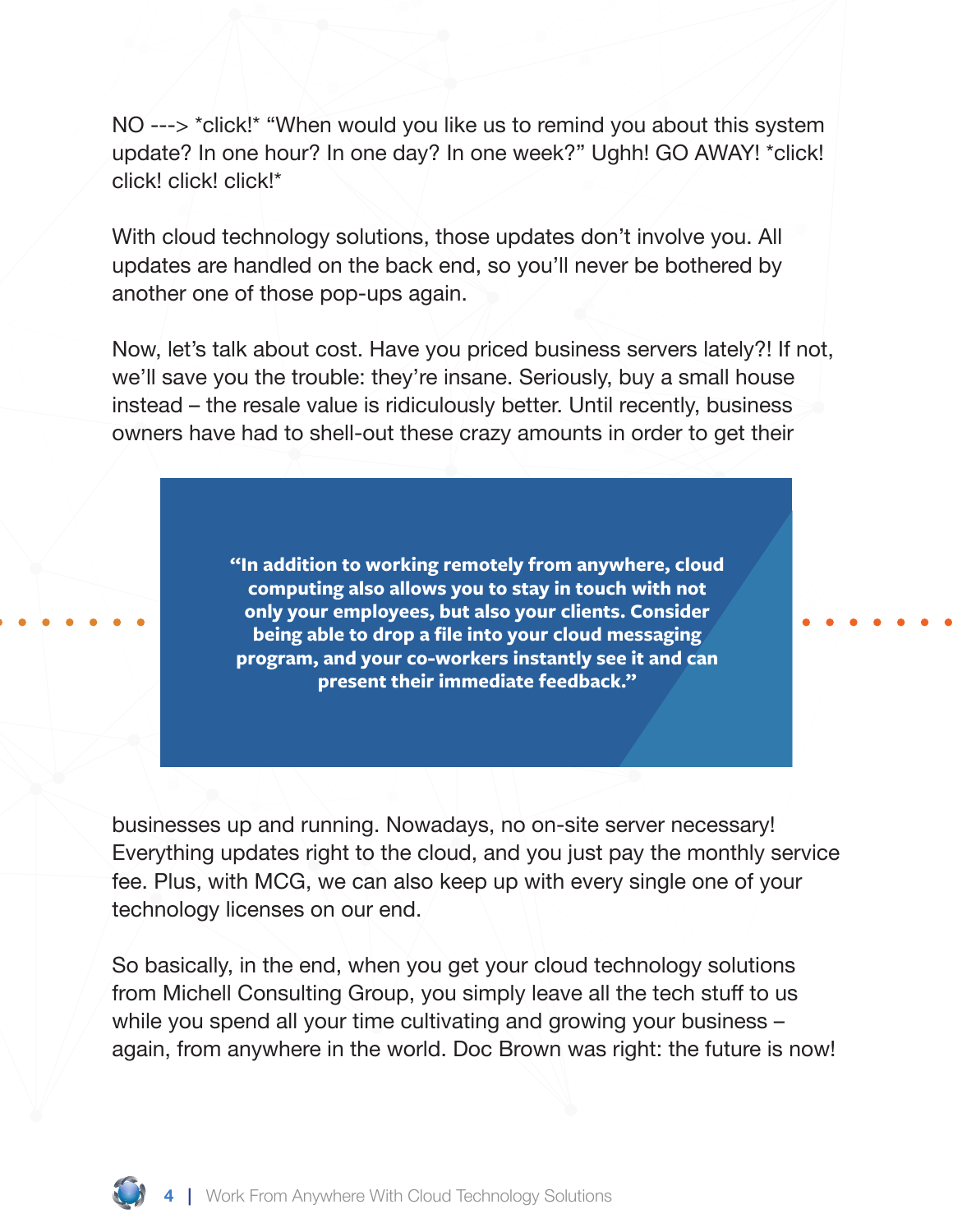## **Call MSG for Your Cloud Technology Solutions.**

Michell Consulting Group is the best in the area when it comes to cloud technology solutions. Everyone's ready to embrace "the world" as their office – there's a lot more fresh air, and a much better view than just what's outside your window. (Plus, it's really, really cool to not have to pay rent or buy office furniture!) This is the way of business's future – join us in enjoying every productive moment of it.